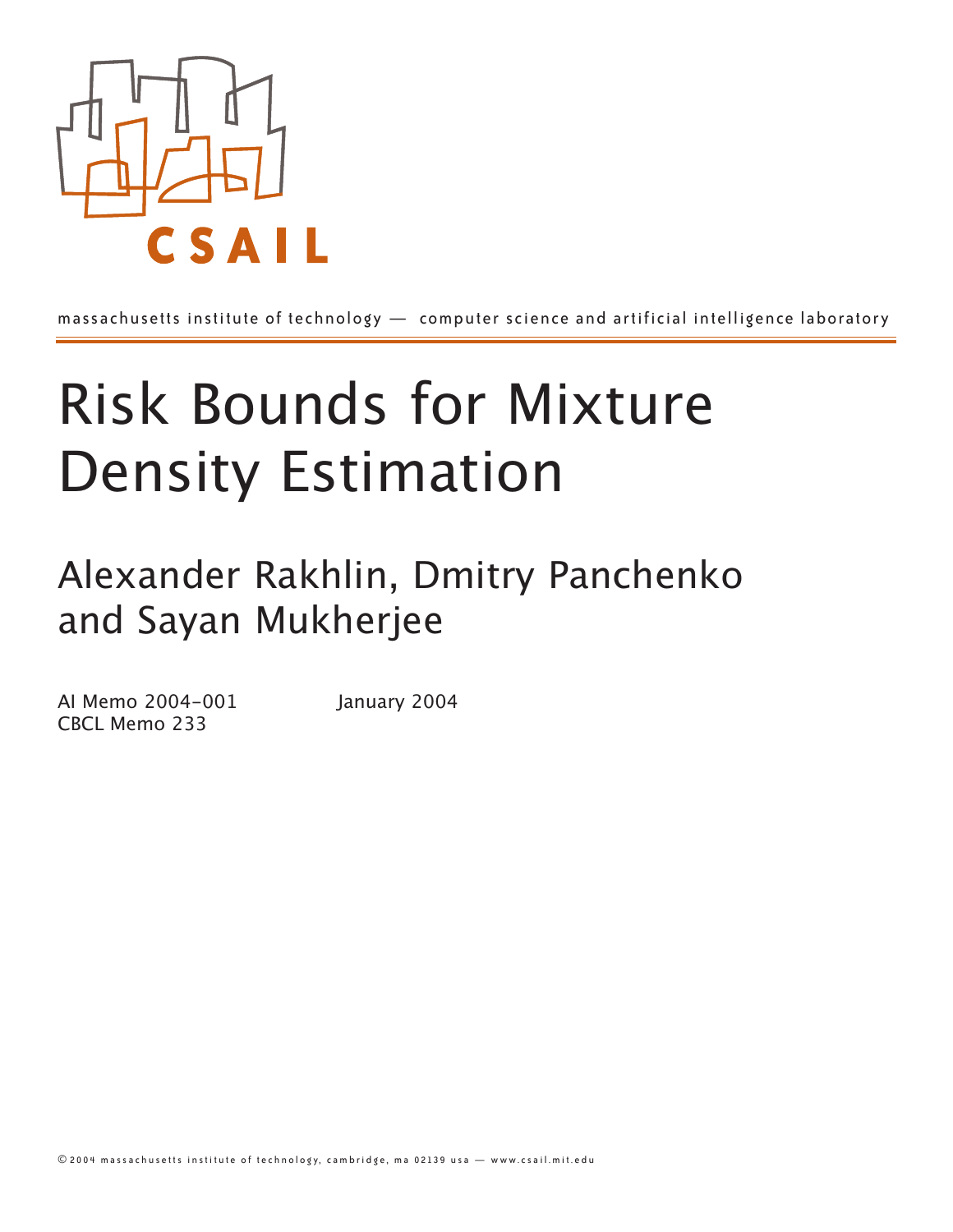|                                                                                                                                                                                   | <b>Report Documentation Page</b>                                                                                                                                                                                                                                                                                                                                                                                                                                                                                                                                                                                                                                                                                                                                                                         | Form Approved<br>OMB No. 0704-0188 |                                                  |                                                     |                                                    |  |  |
|-----------------------------------------------------------------------------------------------------------------------------------------------------------------------------------|----------------------------------------------------------------------------------------------------------------------------------------------------------------------------------------------------------------------------------------------------------------------------------------------------------------------------------------------------------------------------------------------------------------------------------------------------------------------------------------------------------------------------------------------------------------------------------------------------------------------------------------------------------------------------------------------------------------------------------------------------------------------------------------------------------|------------------------------------|--------------------------------------------------|-----------------------------------------------------|----------------------------------------------------|--|--|
| does not display a currently valid OMB control number.                                                                                                                            | Public reporting burden for the collection of information is estimated to average 1 hour per response, including the time for reviewing instructions, searching existing data sources, gathering and<br>maintaining the data needed, and completing and reviewing the collection of information. Send comments regarding this burden estimate or any other aspect of this collection of information,<br>including suggestions for reducing this burden, to Washington Headquarters Services, Directorate for Information Operations and Reports, 1215 Jefferson Davis Highway, Suite 1204, Arlington<br>VA 22202-4302. Respondents should be aware that notwithstanding any other provision of law, no person shall be subject to a penalty for failing to comply with a collection of information if it |                                    |                                                  |                                                     |                                                    |  |  |
| <b>1. REPORT DATE</b><br><b>JAN 2004</b>                                                                                                                                          |                                                                                                                                                                                                                                                                                                                                                                                                                                                                                                                                                                                                                                                                                                                                                                                                          | 2. REPORT TYPE                     |                                                  | <b>3. DATES COVERED</b><br>00-01-2004 to 00-01-2004 |                                                    |  |  |
| <b>4. TITLE AND SUBTITLE</b>                                                                                                                                                      |                                                                                                                                                                                                                                                                                                                                                                                                                                                                                                                                                                                                                                                                                                                                                                                                          | 5a. CONTRACT NUMBER                |                                                  |                                                     |                                                    |  |  |
|                                                                                                                                                                                   | <b>Risk Bounds for Mixture Density Estimation</b>                                                                                                                                                                                                                                                                                                                                                                                                                                                                                                                                                                                                                                                                                                                                                        |                                    | <b>5b. GRANT NUMBER</b>                          |                                                     |                                                    |  |  |
|                                                                                                                                                                                   |                                                                                                                                                                                                                                                                                                                                                                                                                                                                                                                                                                                                                                                                                                                                                                                                          |                                    |                                                  |                                                     | 5c. PROGRAM ELEMENT NUMBER                         |  |  |
| 6. AUTHOR(S)                                                                                                                                                                      |                                                                                                                                                                                                                                                                                                                                                                                                                                                                                                                                                                                                                                                                                                                                                                                                          |                                    |                                                  |                                                     | <b>5d. PROJECT NUMBER</b>                          |  |  |
|                                                                                                                                                                                   |                                                                                                                                                                                                                                                                                                                                                                                                                                                                                                                                                                                                                                                                                                                                                                                                          |                                    |                                                  |                                                     | <b>5e. TASK NUMBER</b>                             |  |  |
|                                                                                                                                                                                   |                                                                                                                                                                                                                                                                                                                                                                                                                                                                                                                                                                                                                                                                                                                                                                                                          | 5f. WORK UNIT NUMBER               |                                                  |                                                     |                                                    |  |  |
| 7. PERFORMING ORGANIZATION NAME(S) AND ADDRESS(ES)<br>Massachusetts Institute of Technology, Artificial Intelligence<br>Laboratory, 77 Massachusetts Avenue, Cambridge, MA, 02139 |                                                                                                                                                                                                                                                                                                                                                                                                                                                                                                                                                                                                                                                                                                                                                                                                          |                                    |                                                  |                                                     | 8. PERFORMING ORGANIZATION<br><b>REPORT NUMBER</b> |  |  |
| 9. SPONSORING/MONITORING AGENCY NAME(S) AND ADDRESS(ES)                                                                                                                           |                                                                                                                                                                                                                                                                                                                                                                                                                                                                                                                                                                                                                                                                                                                                                                                                          |                                    |                                                  | 10. SPONSOR/MONITOR'S ACRONYM(S)                    |                                                    |  |  |
|                                                                                                                                                                                   |                                                                                                                                                                                                                                                                                                                                                                                                                                                                                                                                                                                                                                                                                                                                                                                                          |                                    | <b>11. SPONSOR/MONITOR'S REPORT</b><br>NUMBER(S) |                                                     |                                                    |  |  |
| 12. DISTRIBUTION/AVAILABILITY STATEMENT                                                                                                                                           | Approved for public release; distribution unlimited                                                                                                                                                                                                                                                                                                                                                                                                                                                                                                                                                                                                                                                                                                                                                      |                                    |                                                  |                                                     |                                                    |  |  |
| <b>13. SUPPLEMENTARY NOTES</b>                                                                                                                                                    | The original document contains color images.                                                                                                                                                                                                                                                                                                                                                                                                                                                                                                                                                                                                                                                                                                                                                             |                                    |                                                  |                                                     |                                                    |  |  |
| 14. ABSTRACT                                                                                                                                                                      |                                                                                                                                                                                                                                                                                                                                                                                                                                                                                                                                                                                                                                                                                                                                                                                                          |                                    |                                                  |                                                     |                                                    |  |  |
| <b>15. SUBJECT TERMS</b>                                                                                                                                                          |                                                                                                                                                                                                                                                                                                                                                                                                                                                                                                                                                                                                                                                                                                                                                                                                          |                                    |                                                  |                                                     |                                                    |  |  |
| <b>16. SECURITY CLASSIFICATION OF:</b>                                                                                                                                            |                                                                                                                                                                                                                                                                                                                                                                                                                                                                                                                                                                                                                                                                                                                                                                                                          |                                    | 17. LIMITATION OF                                | 18. NUMBER                                          | 19a. NAME OF                                       |  |  |
| a. REPORT<br>unclassified                                                                                                                                                         | b. ABSTRACT<br>unclassified                                                                                                                                                                                                                                                                                                                                                                                                                                                                                                                                                                                                                                                                                                                                                                              | c. THIS PAGE<br>unclassified       | <b>ABSTRACT</b>                                  | OF PAGES<br>12                                      | <b>RESPONSIBLE PERSON</b>                          |  |  |

| <b>Standard Form 298 (Rev. 8-98)</b> |                               |  |  |
|--------------------------------------|-------------------------------|--|--|
|                                      | Prescribed by ANSI Std Z39-18 |  |  |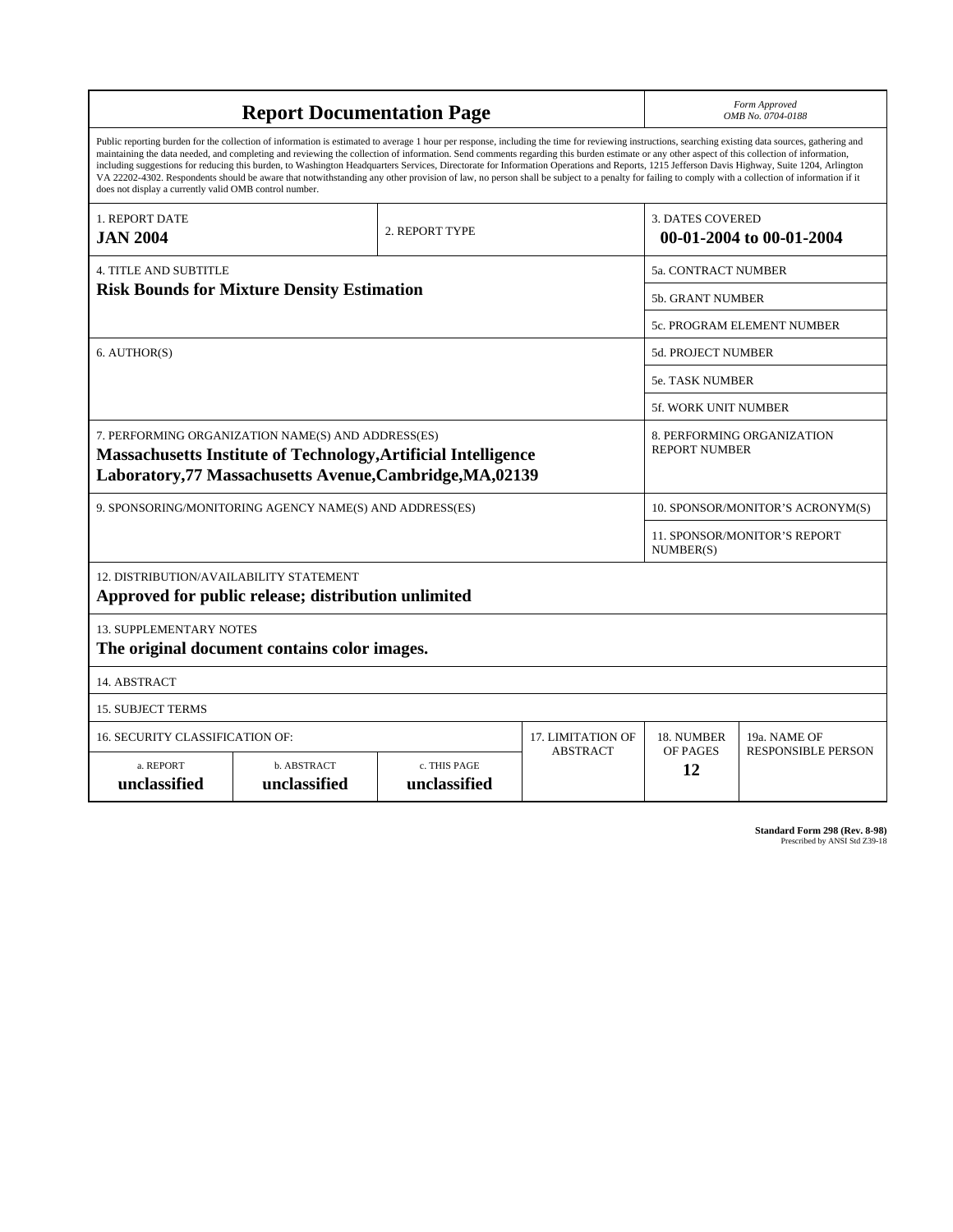#### **Abstract**

In this paper we focus on the problem of estimating a bounded density using a finite combination of densities from a given class. We consider the Maximum Likelihood Procedure (MLE) and the greedy procedure described by Li and Barron [6, 7]. Approximation and estimation bounds are given for the above methods. We extend and improve upon the estimation results of Li and Barron, and in particular prove an  $O(\frac{1}{\sqrt{n}})$  bound on the estimation error which does not depend on the number of densities in the estimated combination.

Additional support was provided by: AT&T, Central Research Institute of Electric Power Industry, Center for e-Business (MIT), DaimlerChrysler AG, Compaq/Digital Equipment Corporation, Eastman Kodak Company, Honda R&D Co., Ltd., ITRI, Komatsu Ltd., The Eugene McDermott Foundation, Merrill-Lynch, Mitsubishi Corporation, NEC Fund, Nippon Telegraph & Telephone, Oxygen, Siemens Corporate Research, Inc., Sony MOU, Sumitomo Metal Industries, Toyota Motor Corporation, WatchVision Co., Ltd, and the SLOAN Foundation.

This report describes research done at the Center for Biological& Computational Learning, which is in the Department of Brain & Cognitive Sciences at MIT and which is affiliated with the McGovern Institute of Brain Research and with the Artificial Intelligence Laboratory.

This research was sponsored by grants from: Office of Naval Research (DARPA) Contract No. N00014-00-1-0907, Office of Naval Research (DARPA) Contract No. N00014-02-1-0915, National Science Foundation (ITR/IM) Contract No. IIS-0085836, National Science Foundation (ITR/SYS) Contract No. IIS-0112991, National Science Foundation (ITR) Contract No. IIS-0209289, National Science Foundation-NIH (CRCNS) Contract No. EIA-0218693, and National Science Foundation-NIH (CRCNS) Contract No. EIA-0218506.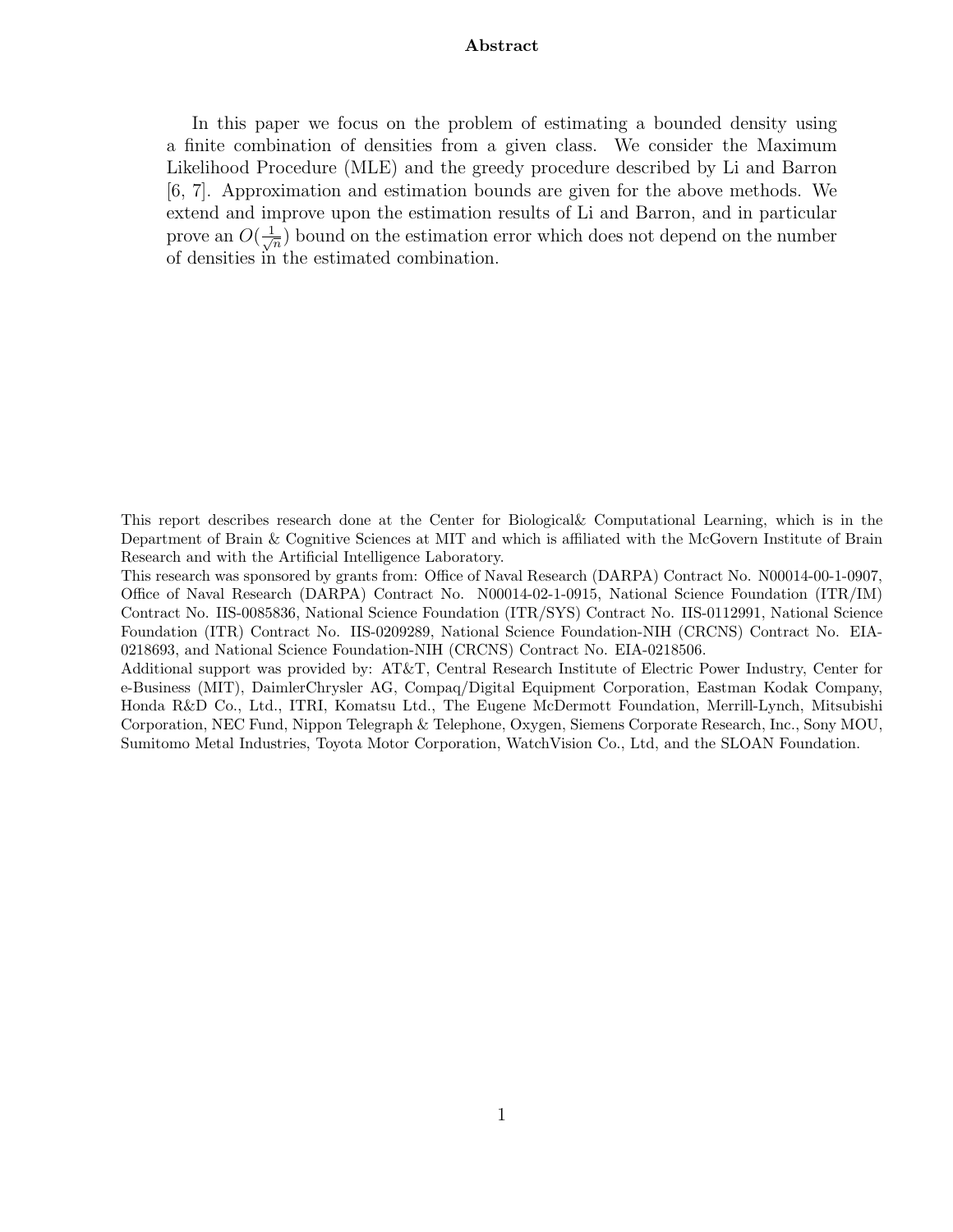## **1 Introduction**

In the density estimation problem, we are given *n* i.i.d. samples  $S = \{x_1, ..., x_n\}$  drawn from an unknown density f. The goal is to estimate this density from the given data. We consider the Maximum Likelihood Procedure (MLE) and the greedy procedure described by Li and Barron [6, 7] and prove estimation bounds for these procedures. Rates of convergence for density estimation were studied in [3, 10, 11, 13]. For neural networks and projection pursuit, approximation and estimation bounds can be found in [1, 2, 4, 9].

To evaluate the accuracy of the density estimate we need a notion of distance. Kullback-Leibler (KL) divergence and Hellinger distance are the most commonly used. Li and Barron [6, 7] give final bounds in terms of KL-divergence, and since our paper extends and improves upon their results, we will be using this notion of distance as well. The KL-divergence between two distributions is defined as

$$
D(f||g) = \int f(x) \log \frac{f(x)}{g(x)} dx = \mathbb{E} \log \frac{f}{g}.
$$

The expectation here is assumed to be with respect to  $x$ , which comes from a distribution with the density  $f(x)$ .

Consider a parametric family of probability density functions  $\mathcal{H} = \{\phi_{\theta}(x) : \theta \in \Theta \subset \mathbb{R}^d\}$ . The class of k-component mixtures  $f_k$  is defined as

$$
f_k \in C_k = \text{conv}_k(\mathcal{H}) = \left\{ f : f(x) = \sum_{i=1}^k \lambda_i \phi_{\theta_i}(x), \sum_{i=1}^k \lambda_i = 1, \theta_i \in \Theta \right\}.
$$

Approximation results will depend on the following class of continuous convex combinations (with respect to all measures P on  $\Theta$ )

$$
C = \text{conv}(\mathcal{H}) = \left\{ f : f(x) = \int_{\Theta} \phi_{\theta}(x) P(d\theta) \right\}.
$$

The approximation bound of Li and Barron [6, 7] states that for any f, there exists an  $f_k \in \mathcal{C}_k$ , such that

$$
D(f||f_k) \le D(f||\mathcal{C}) + \frac{c_{f,P}^2 \gamma}{k},\tag{1}
$$

where  $c_{f,P}$  and  $\gamma$  are constants and  $D(f||\mathcal{C}) = \inf_{g \in \mathcal{C}} D(f||g)$ . Furthermore,  $\gamma$  upperbounds the log-ratio of any two functions  $\phi_{\theta}(x), \phi_{\theta}(x)$  for all  $\theta, \theta', x$  and therefore

$$
\sup_{\theta,\theta',x} \log \frac{\phi_{\theta}(x)}{\phi_{\theta'}(x)} < \infty \tag{2}
$$

is a condition on the class  $H$ .

Li and Barron prove that  $k$ -mixture approximations satisfying  $(1)$  can be constructed by the following greedy procedure: Initialize  $f_1 = \phi_\theta$  to minimize  $D(f||f_1)$  and at step k construct  $f_k$ from  $f_{k-1}$  by finding  $\alpha$  and  $\theta$  such that

$$
D(f||f_k) \le \min_{\alpha,\theta} D(f||(1-\alpha)f_{k-1}(x) + \alpha\phi_{\theta}(x)).
$$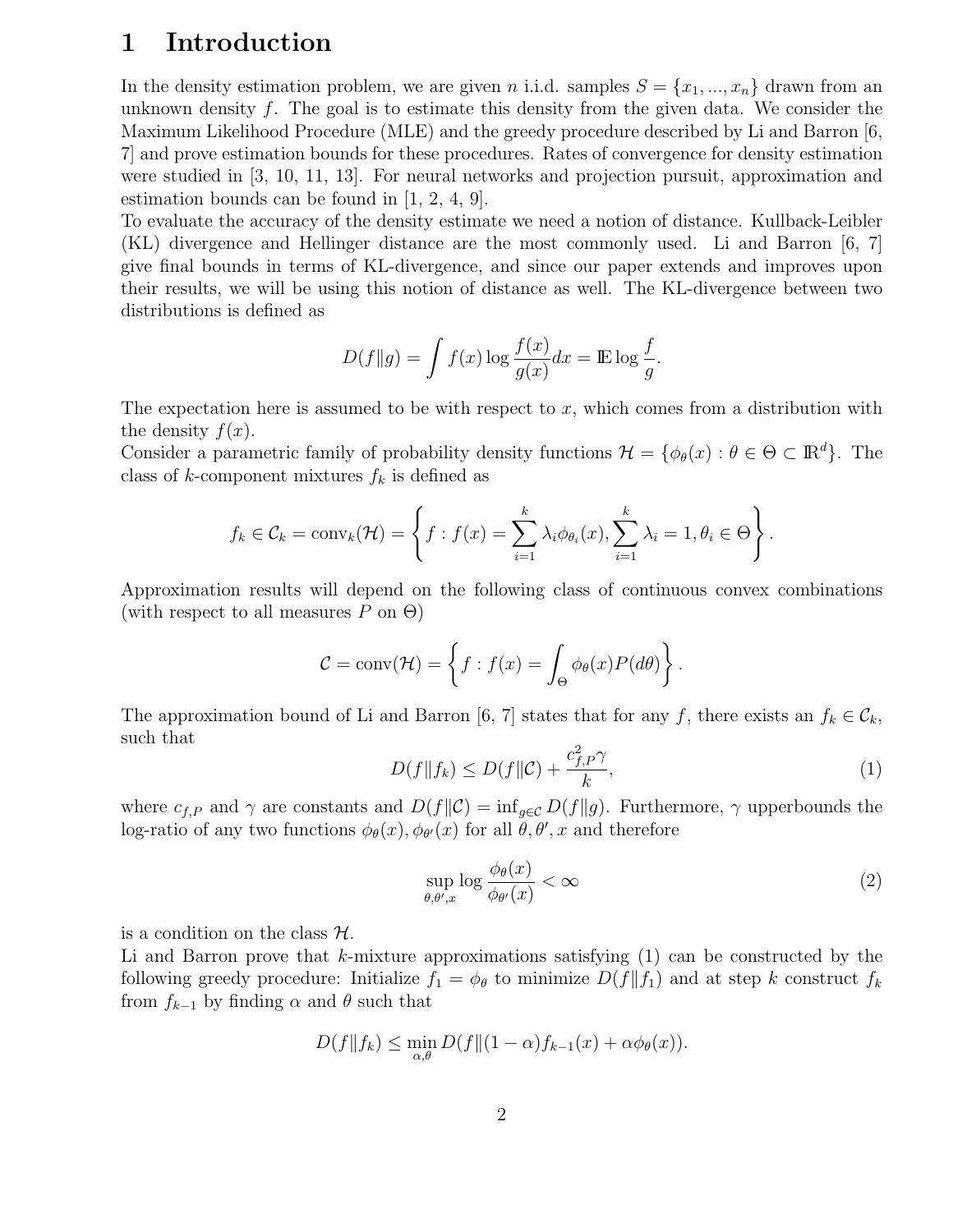Furthermore, a connection between KL-divergence and Maximum Likelihood suggests the following method to compute the *estimate*  $\hat{f}_k$  *from the data* by greedily choosing  $\phi_\theta$  at step k so that

$$
\sum_{i=1}^{n} \log \hat{f}_k(x_i) \ge \max_{\alpha, \theta} \sum_{i=1}^{n} \log[(1-\alpha)\hat{f}_{k-1}(x_i) + \alpha \phi_{\theta}(x_i)] \tag{3}
$$

Li and Barron proved the following theorem:

**Theorem 1.1.** Let  $\hat{f}_k(x)$  be either the maximizer of the likelihood over k-component mixtures or *more generally any sequence of density estimates satisfying (3). Assume additionally that* Θ *is a* d*-dimensional cube with side-length* A*, and that*

$$
\sup_{x \in \mathcal{X}} |\log \phi_{\theta}(x) - \log \phi_{\theta'}(x)| \leq B \sum_{j}^{d} |\theta_j - \theta'_j| \tag{4}
$$

*for any*  $\theta, \theta' \in \Theta$ *. Then* 

$$
\mathbb{E}_S \left[ D(f \|\hat{f}_k) \right] - D(f \|\mathcal{C}) \le \frac{c_1}{k} + \frac{c_2 k}{n} \log(n c_3),\tag{5}
$$

*where*  $c_1, c_2, c_3$  *are constants (dependent on*  $A, B, d$ ).

Here  $\mathbb{E}_S$  denotes the expectation with respect to a draw of n independent points according to the unknown distribution f. The above bound combines the *approximation* and *estimation* results. Note that the first term decreases with the number of components  $k$ , while the second term increases. The rate of convergence for the optimal k is therefore  $O(\sqrt{\frac{\log n}{n}})$ .

## **2 Main Results**

Instead of condition (2), we assume that class  $\mathcal H$  consists of functions bounded above and below by a and b, respectively. See the discussion section for the comparison of these two assumptions. We prove the following results:

**Theorem 2.1.** For any target density f such that  $a \leq f \leq b$  and  $\hat{f}_k(x)$  either the maximizer *of the likelihood over* k*-component mixtures or more generally any sequence of density estimates satisfying (3),*

$$
\mathbb{E}_S\left[D(f\|\hat{f}_k)\right] - D(f\|\mathcal{C}) \leq \frac{c_1}{k} + \mathbb{E}_S\left[\frac{c_2}{\sqrt{n}} \int_0^b \log^{1/2} \mathcal{D}(\mathcal{H}, \epsilon, d_x) d\epsilon\right].
$$

where  $c_1, c_2$  are constants (dependent on a, b) and  $\mathcal{D}(\mathcal{H}, \epsilon, d_x)$  is the covering number of  $\mathcal H$  at *scale*  $\epsilon$  *with respect to empirical distance*  $d_x$ *.* 

**Corollary 2.1.** *Under the conditions of Theorem 1.1 (i.e.* H *satisfying condition (4) and* Θ *being a cube with side-length* A*), the bound of Theorem 2.1 becomes*

$$
\mathbb{E}_S \left[ D(f \|\hat{f}_k) \right] - D(f \|\mathcal{C}) \le \frac{c_1}{k} + \frac{c_2}{\sqrt{n}},
$$

*where*  $c_1$  *and*  $c_2$  *are constants (dependent on*  $a, b, A, B, d$ ).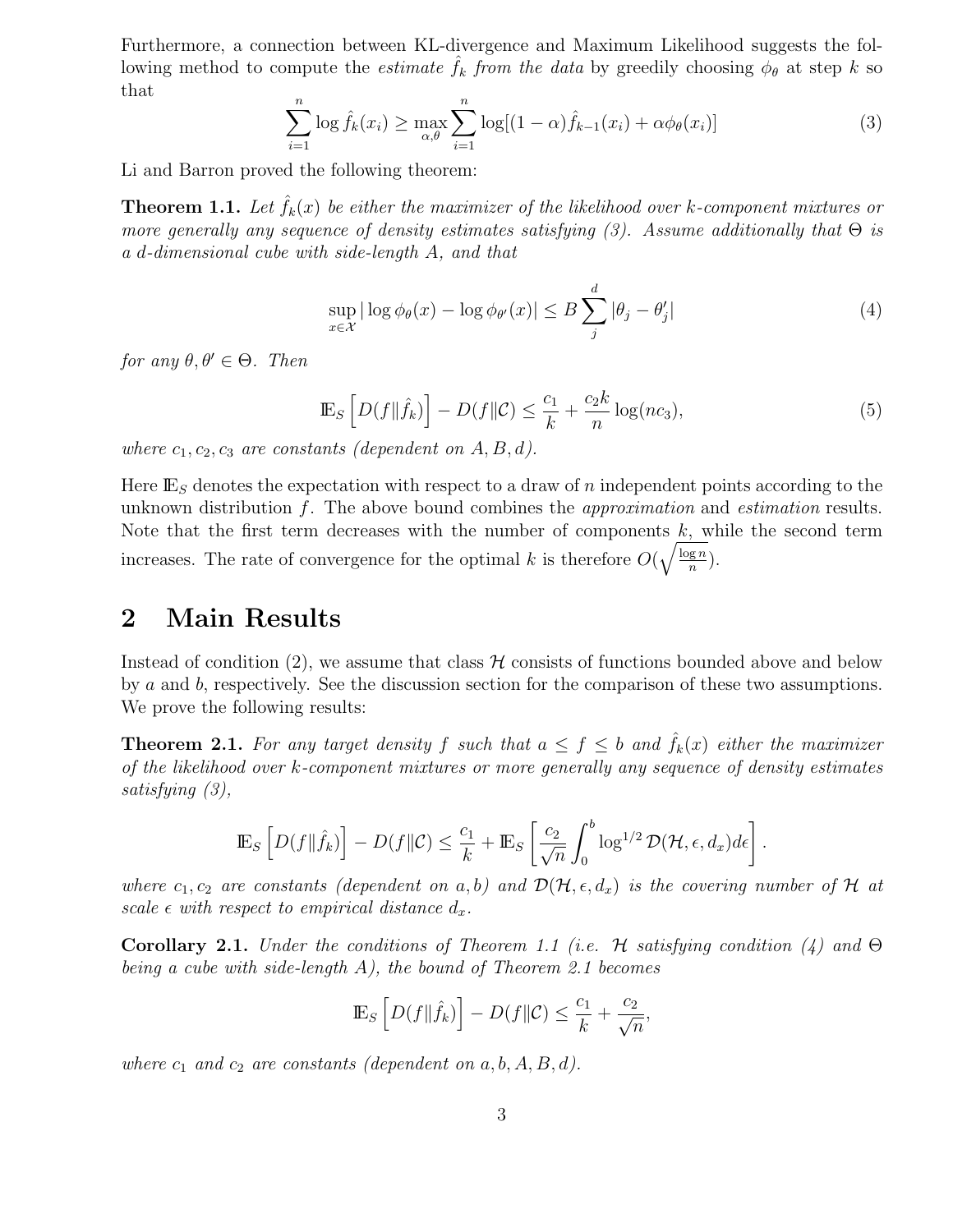## **3 Discussion of the Results**

The result of Theorem 2.1 is twofold. The first implication concerns dependence of the bound on  $k$ , the number of components. Our results show that there is an estimation bound of the order  $O(\frac{1}{\sqrt{n}})$  that does not depend on k. Therefore, the number of components is not a trade-off that has to be made with the approximation part.

The second implication concerns the rate of convergence in terms of  $n$ , the number of samples. The rate of convergence (in the sense of KL-divergence) of the estimated mixture to the true The rate of convergence (in the sense of KL-divergence) of the estimated inixture to the true<br>density is of the order  $O(1/\sqrt{n})$ . As Corollary 2.1 shows, for the specific class  $\mathcal H$  considered by Li and Barron, the Dudley integral converges and does not depend on  $n$ . Furthermore, the result of this paper holds for general base classes  $\mathcal H$  with a converging entropy integral, extending and improving the result of Li and Barron. Note that the bound of Theorem 2.1 is in terms of the metric entropy of  $H$ , as opposed to the metric entropy of  $C$ . This is a strong result because the convex class  $\mathcal C$  can be very large [8] even for small  $\mathcal H$ .

Rates of convergence for the MLE in mixture models were recently studied by Sara van de Geer [10]. As the author notes, the optimality of the rates depends primarily on the optimality of the entropy calculations. Unfortunately, in the results of [10], the entropy of the convex class appears in the bounds, which is undesirable. Moreover, only finite combinations are considered. Wong and Shen [13] also considered density estimation, giving rates of convergence in Hellinger distance for a class of bounded Lipschitz densities. In their work, again, a bound on the metric entropy of the whole class is used and the rates of convergence are slower than those achieved in this paper.

An advantage of the approach of [10] is the use of Hellinger distance to avoid problems near zero. Li and Barron address this problem by requiring (2), which is boundedness of the log of the ratio of two densities. We address this problem by assuming boundedness of the densities directly. The two conditions are equivalent unless we consider classes consisting only of unbounded functions or consisting only of functions approaching  $\theta$  at the same rate (in which case condition  $(2)$ ) is weaker). If the boundedness of densities is assumed, as [3] notes, the KL-divergence and the Hellinger distance do not differ by more than a multiplicative constant.

## **4 Proofs**

Assume  $0 < a \leq \phi_{\theta} \leq b$  for all  $\phi_{\theta} \in \mathcal{H}$ . Constants which depend only on a and b we will denote by c with various subscripts. The values of the constants might change from line to line.

**Theorem 4.1.** For any fixed f,  $0 < a \le f \le b$  and  $S = \{x_1, ..., x_n\}$  drawn *i.i.d from f, with probability at least*  $1 - e^{-t}$ ,

$$
\sup_{h \in \mathcal{C}} \left| \frac{1}{n} \sum_{i=1}^n \log \frac{h(x_i)}{f(x_i)} - \mathbb{E} \log \frac{h}{f} \right| \le \mathbb{E}_S \left[ \frac{c_1}{\sqrt{n}} \int_0^b \log^{1/2} \mathcal{D}(\mathcal{H}, \epsilon, d_x) d\epsilon \right] + c_2 \sqrt{\frac{t}{n}}
$$

*where*  $c_1$  *and*  $c_2$  *are constants that depend on a and b*.

**Proof** By Lemma A.3,

$$
\sup_{h \in \mathcal{C}} \left| \frac{1}{n} \sum_{i=1}^n \log \frac{h(x_i)}{f(x_i)} - \mathbb{E} \log \frac{h}{f} \right| \le \mathbb{E}_S \sup_{h \in \mathcal{C}} \left| \frac{1}{n} \sum_{i=1}^n \log \frac{h(x_i)}{f(x_i)} - \mathbb{E} \log \frac{h}{f} \right| + 2\sqrt{2} \log \frac{b}{a} \sqrt{\frac{t}{n}}
$$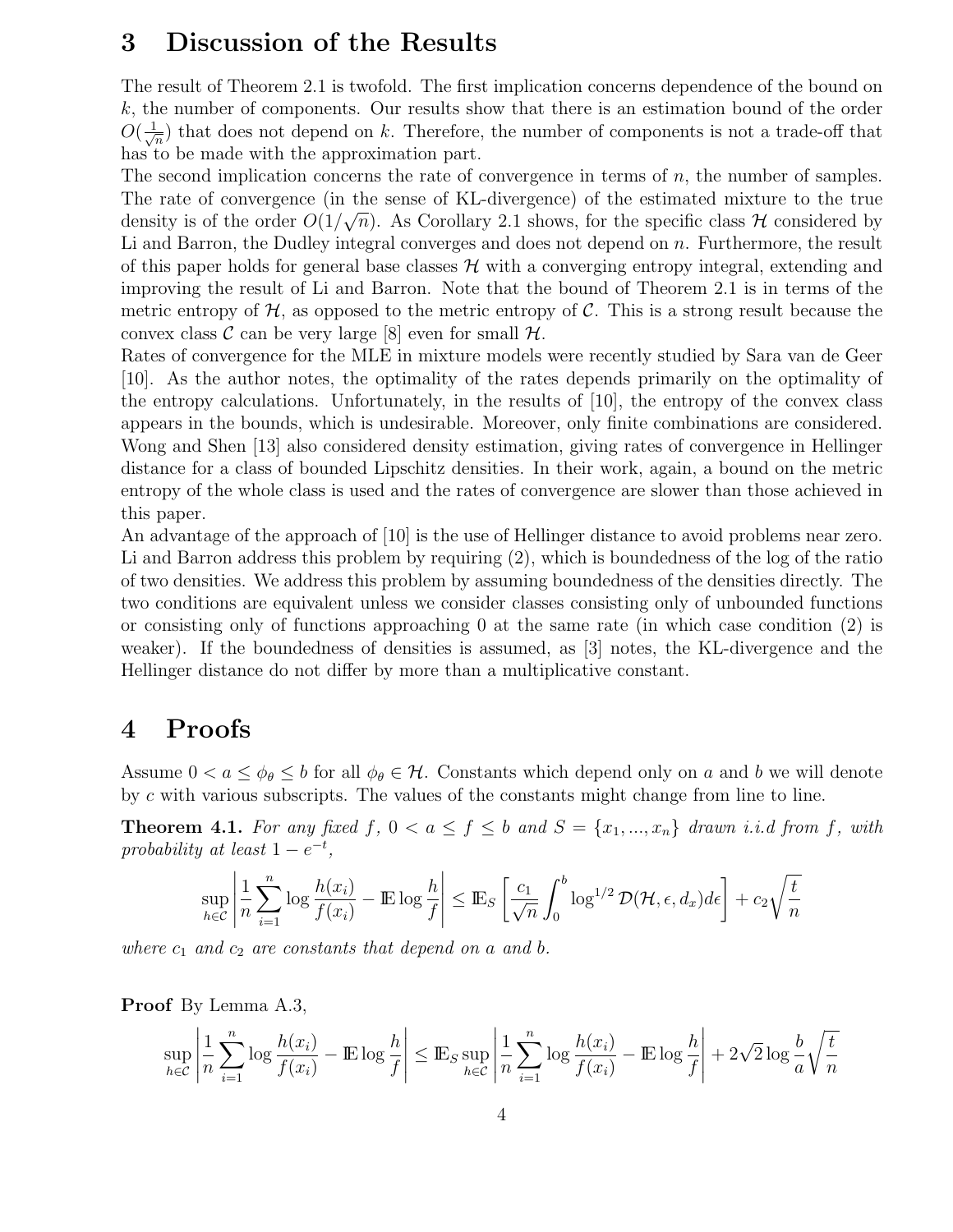with probability at least  $1 - e^{-t}$  and by Lemma A.2,

$$
\mathbb{E}_S \sup_{h \in \mathcal{C}} \left| \frac{1}{n} \sum_{i=1}^n \log \frac{h(x_i)}{f(x_i)} - \mathbb{E} \log \frac{h}{f} \right| \le 2 \mathbb{E}_{S, \epsilon} \sup_{h \in \mathcal{C}} \left| \frac{1}{n} \sum_{i=1}^n \epsilon_i \log \frac{h(x_i)}{f(x_i)} \right|.
$$

Combining,

$$
\sup_{h \in \mathcal{C}} \left| \frac{1}{n} \sum_{i=1}^n \log \frac{h(x_i)}{f(x_i)} - \mathbb{E} \log \frac{h}{f} \right| \le 2 \mathbb{E}_{S, \epsilon} \sup_{h \in \mathcal{C}} \left| \frac{1}{n} \sum_{i=1}^n \epsilon_i \log \frac{h(x_i)}{f(x_i)} \right| + 2\sqrt{2} \log \frac{b}{a} \sqrt{\frac{t}{n}}
$$

with probability at least  $1 - e^{-t}$ .

Therefore, instead of bounding the difference between the "empirical" and the "expectation", it is enough to bound the above expectation of the Rademacher average. This is a simpler task, but first we have to deal with the log and the fraction (over  $f$ ) in the Rademacher sum. To eliminate these difficulties, we apply Lemma A.1 twice. Once we reduce our problem to bounding the Rademacher sum  $\sup_{\phi \in \mathcal{H}} \left| \frac{1}{n} \sum_{i=1}^n \epsilon_i \phi(x_i) \right|$  of the basis functions, we will be able to use the entropy of the class  $\mathcal{H}$ .

Let  $p_i = \frac{h(x_i)}{f(x_i)} - 1$ . and note that  $\frac{a}{b} - 1 \le p_i \le \frac{b}{a} - 1$ . Consider  $\phi(p_i) = \log(1 + p_i)$ . The largest derivative of  $\log(1+p)$  on the interval  $p \in \left[\frac{a}{b}-1, \frac{b}{a}-1\right]$  is at  $p = a/b-1$  and is equal to  $b/a$ . So,  $\frac{a}{b} \log(p+1)$  is 1 Lingchitz. Also,  $\phi(0) = 0$ . By Lemma A 1 applied to  $\phi(n)$  and G being identity.  $\frac{a}{b} \log(p+1)$  is 1-Lipschitz. Also,  $\phi(0) = 0$ . By Lemma A.1 applied to  $\phi(p_i)$  and G being identity mapping,

$$
2\mathbb{E}_{S,\epsilon} \sup_{h \in \mathcal{C}} \left| \frac{1}{n} \sum_{i=1}^{n} \epsilon_{i} \log \frac{h(x_{i})}{f(x_{i})} \right| = 2\mathbb{E}_{S,\epsilon} \sup_{h \in \mathcal{C}} \left| \frac{1}{n} \sum_{i=1}^{n} \epsilon_{i} \phi(p_{i}) \right|
$$
  
\n
$$
\leq 2\frac{b}{a} \mathbb{E}_{S,\epsilon} \sup_{h \in \mathcal{C}} \left| \frac{1}{n} \sum_{i=1}^{n} \epsilon_{i} \frac{h(x_{i})}{f(x_{i})} - \frac{1}{n} \sum_{i=1}^{n} \epsilon_{i} \right|
$$
  
\n
$$
\leq 2\frac{b}{a} \mathbb{E}_{S,\epsilon} \sup_{h \in \mathcal{C}} \left| \frac{1}{n} \sum_{i=1}^{n} \epsilon_{i} \frac{h(x_{i})}{f(x_{i})} \right| + 2\frac{b}{a} \mathbb{E}_{\epsilon} \left| \frac{1}{n} \sum_{i=1}^{n} \epsilon_{i} \right|
$$
  
\n
$$
\leq 2\frac{b}{a} \mathbb{E}_{S,\epsilon} \sup_{h \in \mathcal{C}} \left| \frac{1}{n} \sum_{i=1}^{n} \epsilon_{i} \frac{h(x_{i})}{f(x_{i})} \right| + 2\frac{b}{a} \mathbb{E}_{\epsilon} \left| \frac{1}{n} \sum_{i=1}^{n} \epsilon_{i} \right|
$$

The last inequality holds trivially by upperbounding  $L_1$  norm by the  $L_2$  norm. Now apply A.1 again with contraction  $\phi_i(h_i) = a \frac{h_i}{f_i}$ .

$$
|\phi_i(h_i) - \phi_i(g_i)| = \frac{a}{|f_i|} |h_i - g_i| \le |h_i - g_i|
$$
  

$$
2\frac{b}{a} \mathbb{E}_{S,\epsilon} \sup_{f h \in \mathcal{C}} \left| \frac{1}{n} \sum_{i=1}^n \epsilon_i \frac{h(x_i)}{f(x_i)} \right| \le 2\frac{b}{a^2} \mathbb{E}_{S,\epsilon} \sup_{h \in \mathcal{C}} \left| \frac{1}{n} \sum_{i=1}^n \epsilon_i h(x_i) \right|.
$$

Combining the inequalities, with probability at least  $1 - e^{-t}$ 

$$
\sup_{h \in \mathcal{C}} \left| \frac{1}{n} \sum_{i=1}^n \log \frac{h(x_i)}{f(x_i)} - \mathbb{E} \log \frac{h}{f} \right| \leq \left| \frac{2b}{a^2} \mathbb{E}_{S, \epsilon} \sup_{h \in \mathcal{C}} \left| \frac{1}{n} \sum_{i=1}^n \epsilon_i h(x_i) \right| + \sqrt{8} \log \frac{b}{a} \sqrt{\frac{t}{n}} + \frac{2b}{a} \frac{1}{\sqrt{n}}.
$$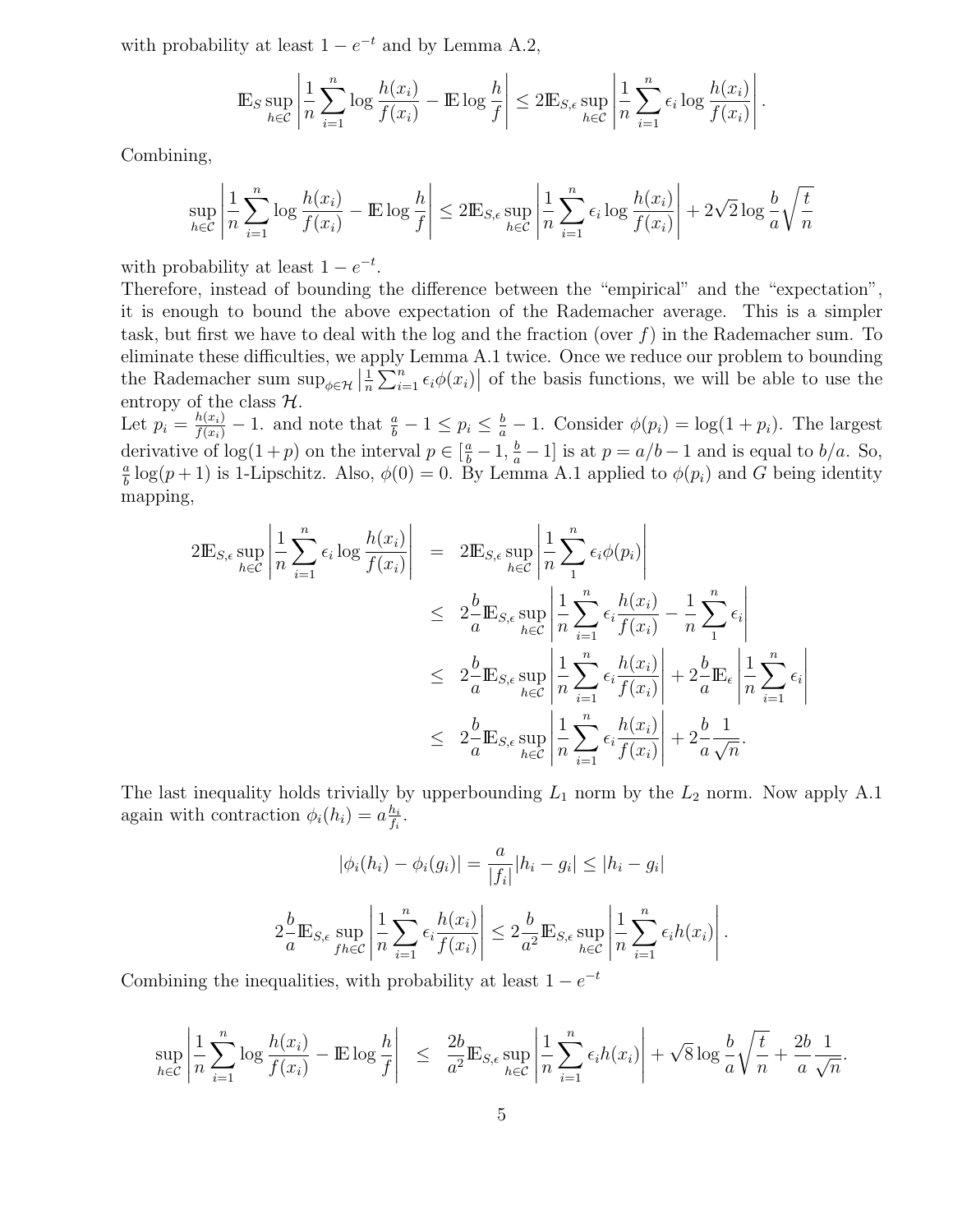The power of using Rademacher averages to estimate complexity comes from the fact that the Rademacher averages of a class are equal to those of the convex hull. Indeed, consider  $\sup_{h \in \mathcal{C}} \left| \frac{1}{n} \sum_{i=1}^n \epsilon_i h(x_i) \right|$  with  $h(x) = \int_{\theta} \phi_{\theta}(x) P(d\theta)$ . Since a linear functional of convex combinations achieves its maximum value at the vertices, the above supremum is equal to

$$
\sup_{\theta} \left| \frac{1}{n} \sum_{i=1}^{n} \epsilon_i \phi_{\theta}(x_i) \right|,
$$

the corresponding supremum on the basis functions  $\phi$ . Therefore,

$$
\mathbb{E}_{\epsilon} \sup_{h \in \mathcal{C}} \left| \frac{1}{n} \sum_{i=1}^{n} \epsilon_{i} h(x_{i}) \right| = \mathbb{E}_{\epsilon} \sup_{\theta \in \Theta} \left| \frac{1}{n} \sum_{i=1}^{n} \epsilon_{i} \phi_{\theta}(x_{i}) \right|.
$$

Next, we use the following classical result [12],

$$
\mathbb{E}_{\epsilon} \sup_{\phi \in \mathcal{H}} \left| \frac{1}{n} \sum_{i=1}^n \epsilon_i \phi(x_i) \right| \leq \frac{c_1}{\sqrt{n}} \int_0^b \log^{1/2} \mathcal{D}(\mathcal{H}, \epsilon, d_x) d\epsilon,
$$

where  $d_x$  is the empirical distance with respect to the set S. Putting it all together, the following holds with probability at least  $1 - e^{-t}$ .

$$
\sup_{h \in \mathcal{C}} \left| \frac{1}{n} \sum_{i=1}^n \log \frac{h(x_i)}{f(x_i)} - \mathbb{E} \log \frac{h}{f} \right| \leq \mathbb{E}_S \left[ \frac{c_1}{\sqrt{n}} \int_0^b \log^{1/2} \mathcal{D}(\mathcal{H}, \epsilon, d_x) d\epsilon \right] + c_2 \sqrt{\frac{t}{n}}
$$

.

√ If H is a VC-subgraph with VC dimension V, the Dudley integral above is bounded by  $c$ V and we get  $\frac{1}{\sqrt{n}}$  convergence. One example of such a class is worked out in the Appendix (Gaussian densities over a bounded domain and with bounded variance). Another example is the class considered in [6], and the cover is computed for it in the proof of Corollary 2.1.  $\Box$ 

We are now ready to prove Theorem 2.1:

#### **Proof**

$$
D(f||\hat{f}_k) - D(f||f_k) = \left(\mathbb{E}\log\frac{f}{\hat{f}_k} - \frac{1}{n}\sum_{i=1}^n \log\frac{f(x_i)}{\hat{f}_k(x_i)}\right) + \left(\frac{1}{n}\sum_{i=1}^n \log\frac{f(x_i)}{f_k(x_i)} - \mathbb{E}\log\frac{f}{f_k}\right) + \left(\frac{1}{n}\sum_{i=1}^n \log\frac{f(x_i)}{\hat{f}_k(x_i)} - \frac{1}{n}\sum_{i=1}^n \log\frac{f(x_i)}{f_k(x_i)}\right) \leq 2 \sup_{h \in \mathcal{C}} \left|\frac{1}{n}\sum_{i=1}^n \log\frac{h(x_i)}{f(x_i)} - \mathbb{E}\log\frac{h}{f}\right| + \left(\frac{1}{n}\sum_{i=1}^n \log\frac{f(x_i)}{\hat{f}_k(x_i)} - \frac{1}{n}\sum_{i=1}^n \log\frac{f(x_i)}{f_k(x_i)}\right) \leq \mathbb{E}_S \left[\frac{c_1}{\sqrt{n}} \int_0^b \log^{1/2} \mathcal{D}(\mathcal{H}, \epsilon, d_x) d\epsilon\right] + c_2 \sqrt{\frac{t}{n}} + \frac{1}{n}\sum_{i=1}^n \log\frac{f_k(x_i)}{\hat{f}_k(x_i)}
$$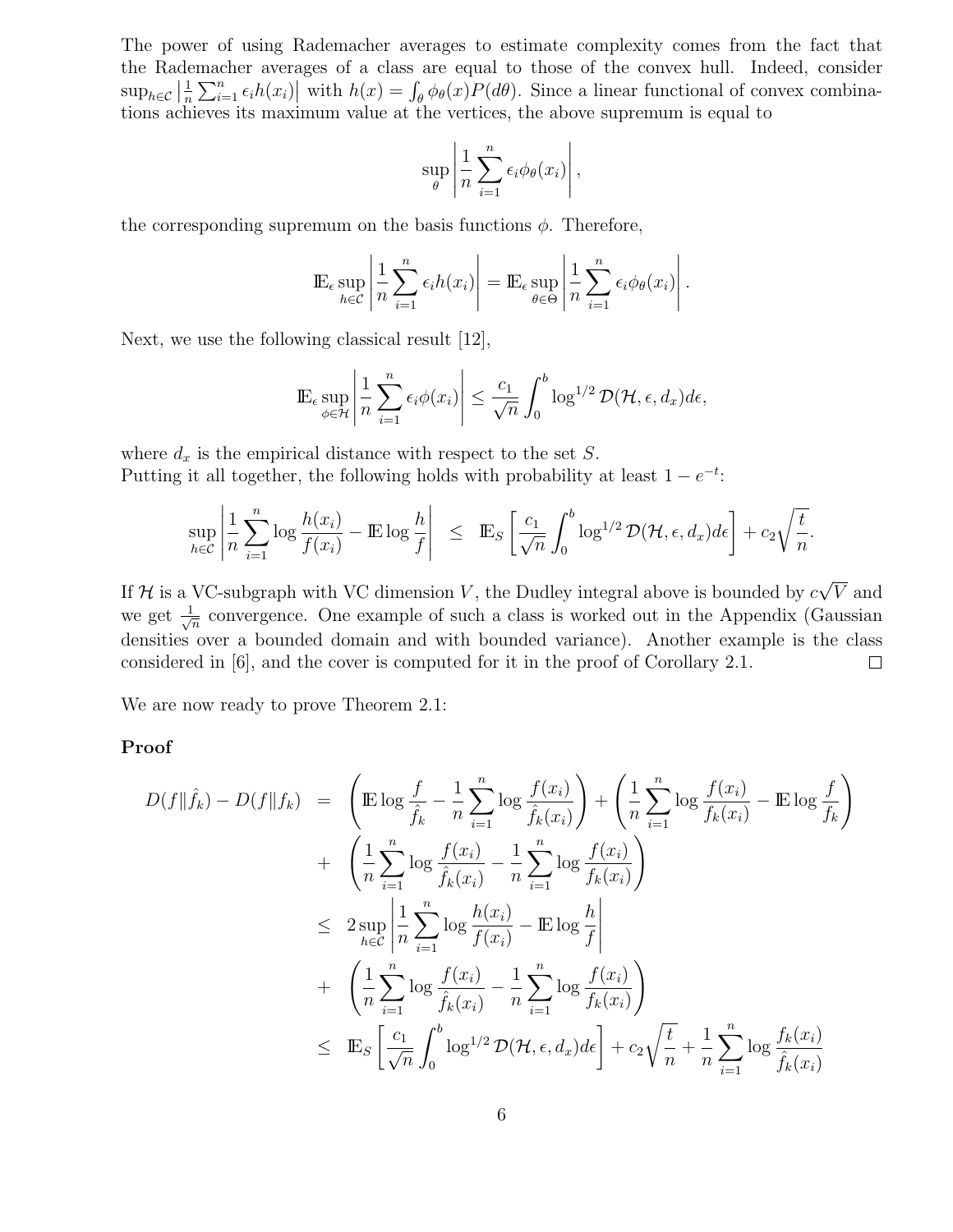with probability at least  $1 - e^{-t}$  (by Theorem 4.1). Note that  $\frac{1}{n} \sum_{i=1}^{n} \log \frac{f_k(x_i)}{\hat{f}_k(x_i)} \leq 0$  if  $\hat{f}_k$  is constructed by maximizing likelihood over k-component mixtures. If it is constructed by a greedy algoritheorem described in the previous section,  $\hat{f}_k$  achieves "almost maximum likelihood" ([7]) in following sense:

$$
\forall g \in C, \quad \frac{1}{n} \sum_{i=1}^{n} \log(\hat{f}_k(x_i)) \ge \frac{1}{n} \sum_{i=1}^{n} \log(g(x_i)) - \gamma \frac{c_{F_n, P}^2}{k}.
$$

Here  $c_{F_n, P}^2 = (1/n) \sum_{i=1}^n$  $i=1$  $\int \phi_\theta^2(x_i) P(d\theta)$  $\left(\int \phi_{\theta}(x_i) P(d\theta)\right)$  $\frac{b^2}{2} \leq \frac{b^2}{a^2}$  and  $\gamma = 4 \log(3\sqrt{e}) + 4 \log \frac{b}{a}$ . Hence, with probability at least  $1 - e^{-t}$ ,

$$
D(f||\hat{f}_k) - D(f||f_k) \leq \mathbb{E}_S \left[ \frac{c_1}{\sqrt{n}} \int_0^b \log^{1/2} \mathcal{D}(\mathcal{H}, \epsilon, d_x) d\epsilon \right] + c_2 \sqrt{\frac{t}{n}} + \frac{c_3}{k}.
$$

We now write the overall error of estimating an unknown density  $f$  as the sum of approximation and estimation errors. The former is bounded by (1) and the latter is bounded as above. Note again that  $c_{f,P}^2$  and  $\gamma$  in the approximation bound (1) are bounded above by constants which depend only on a and b. Therefore, with probability at least  $1 - e^{-t}$ ,

$$
D(f||\hat{f}_k) - D(f||\mathcal{C}) = (D(f||f_k) - D(f||\mathcal{C})) + (D(f||\hat{f}_k) - D(f||f_k))
$$
  

$$
\leq \frac{c}{k} + \mathbb{E}_S \left[ \frac{c_1}{\sqrt{n}} \int_0^b \log^{1/2} \mathcal{D}(\mathcal{H}, \epsilon, d_x) d\epsilon \right] + c_2 \sqrt{\frac{t}{n}}.
$$

Finally, we rewrite the above probabilistic statement as a statement in terms of expectations. Let  $\zeta = \frac{c}{k} + \mathbb{E}_S \left[ \frac{c_1}{\sqrt{n}} \int_0^b \log^{1/2} \mathcal{D}(\mathcal{H}, \epsilon, d_x) d\epsilon \right]$  and  $\xi = D(f||\hat{f}_k) - D(f||\mathcal{C})$ . We have shown that

$$
\mathbb{P}\left(\xi \ge \zeta + c_2 \sqrt{\frac{t}{n}}\right) \le e^{-t}.
$$

Since  $\xi \geq 0$ ,

$$
\mathbb{E}_S[\xi] = \int_0^\infty \mathbb{P}(\xi > u) du = \int_0^\zeta \mathbb{P}(\xi > u) du + \int_\zeta^\infty \mathbb{P}(\xi > u) du
$$
  

$$
\leq \zeta + \int_0^\infty \mathbb{P}(\xi > u + \zeta) du.
$$

Now set  $u = c_2 \sqrt{\frac{t}{n}}$ . Then  $t = c_3 n u^2$  and

$$
E_S\left[\xi\right] \le \zeta + \int_0^\infty e^{-c_3 n u^2} du \le \zeta + \frac{c}{\sqrt{n}}.
$$

Hence,

$$
E_S\left[D(f\|\hat{f}_k)\right] - D(f\|\mathcal{C}) \leq \frac{c_1}{k} + \mathbb{E}_S\left[\frac{c_2}{\sqrt{n}} \int_0^b \log^{1/2} \mathcal{D}(\mathcal{H}, \epsilon, d_x) d\epsilon\right].
$$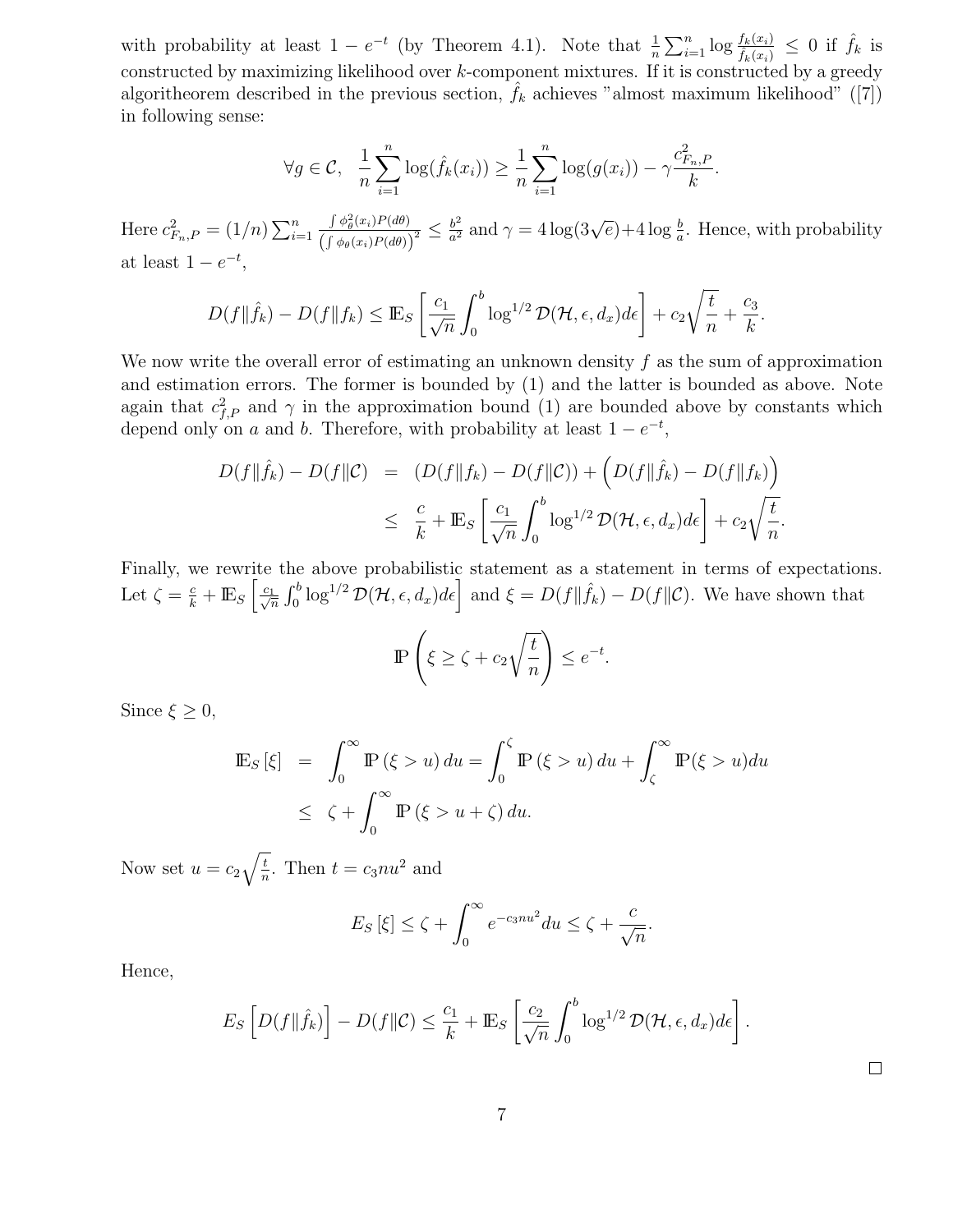**Remark 4.1.** *In the actual proof of the bounds, Li and Barron [7, 6] use a specific sequence of*  $\alpha_i$  *for the finite combinations. The authors take*  $\alpha_1 = 1$ ,  $\alpha_2 = \frac{1}{2}$ , and  $\alpha_k = \frac{2}{k}$  *for*  $k \geq 2$ *. It can* be shown that with these weights *be shown that with these weights*

$$
f_k = \frac{2}{k(k-1)} \left( \frac{1}{2} \phi_1 + \frac{1}{2} \phi_2 + \sum_{m=3}^k (m-1) \phi_m \right),
$$

*so the later choices have more weight.*

We now prove Corollary 2.1:

**Proof** Since we consider bounded densities  $a \leq \phi_{\theta} \leq b$ , condition (4) implies that

$$
\forall x, \ \log\left(\frac{\phi_{\theta}(x) - \phi_{\theta'}(x)}{b} + 1\right) \leq B|\theta - \theta'|_{L_1}.
$$

This allows to bound  $L_{\infty}$  distances between functions in H in terms of the  $L_1$  distances between the corresponding parameters. Since  $\Theta$  is a d-dimensional cube of side-length A, we can cover  $\Theta$  by  $\left(\frac{A}{\delta}\right)^d$  "balls" of  $L_1$ -radius  $d_2^{\delta}$ . This cover induces a cover of  $\mathcal H$ . For any  $f_\theta$  there exists an element of the cover  $f_\alpha$ , so that the element of the cover  $f_{\theta}$ , so that the

$$
d_x(f_{\theta}, f_{\theta'}) \le |f_{\theta} - f_{\theta'}|_{\infty} \le b e^{B\frac{d\delta}{2}} - b = \epsilon.
$$

Therefore,  $\delta = \frac{2 \log(\frac{\epsilon}{b} + 1)}{Bd}$  and the cardinality of the cover is  $(\frac{A}{\delta})^d = \left(\frac{ABd}{2 \log(\frac{\epsilon}{b} + 1)}\right)$  $\bigg)^d$ . So,

$$
\int_0^b \log^{1/2} \mathcal{D}(\mathcal{H}, \epsilon, d_x) d\epsilon = \int_0^b \sqrt{d \log \frac{A B d}{2 \log \left(\frac{\epsilon}{b} + 1\right)}} d\epsilon.
$$

A straightforward calculation shows that the integral above converges.

## **5 Future Work**

The main drawback of the approach described in this paper is the need to lower-bound the densities. Future work will focus on ways to remove this condition by using, for instance, a truncation argument.

## **A Appendix**

We will denote  $f_i = f(x_i)$ . The following inequality can be found in [5], Theorem 4.12.

**Lemma A.1** ([5] Comparison inequality for Rademacher processes). *If*  $G : \mathbb{R} \to \mathbb{R}$  *convex and non-decreasing and*  $\phi_i : \mathbb{R} \to \mathbb{R}$  ( $i = 1, ..., n$ ) contractions ( $\phi_i(0) = 0$  and  $|\phi_i(s) - \phi_i(t)| \le$ |s − t|*), then*

$$
\mathbb{E}_{\epsilon} G(\sup_{f \in \mathcal{F}} \sum_{i=1}^{n} \epsilon_i \phi_i(f_i)) \leq \mathbb{E}_{\epsilon} G(\sup_{f \in \mathcal{F}} \sum_{i=1}^{n} \epsilon_i f_i).
$$

 $\Box$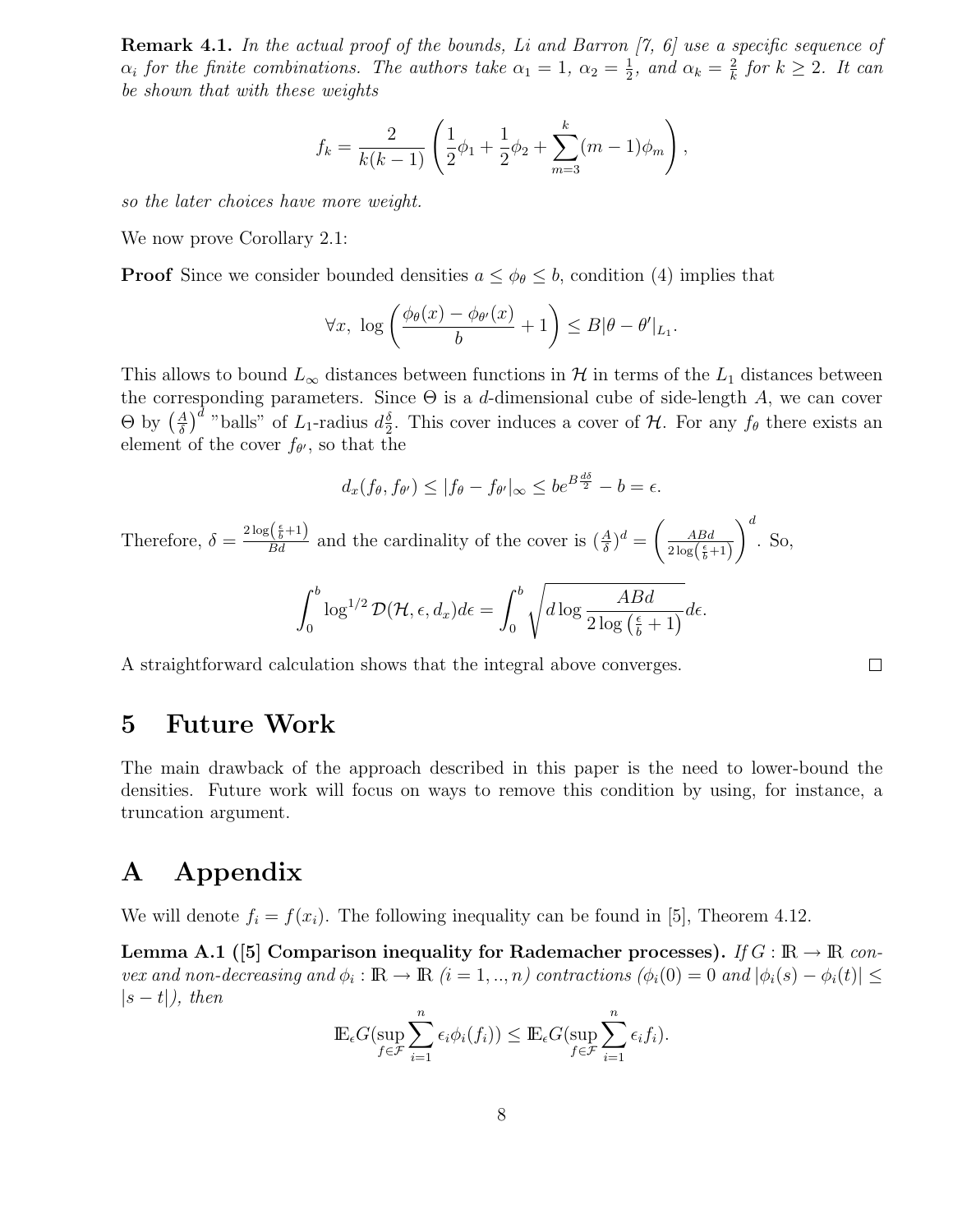**Lemma A.2 ([12] Symmetrization).** *Consider the following processes:*

$$
Z(x) = \sup_{f \in \mathcal{F}} \left| \mathbb{E} f - \frac{1}{n} \sum_{i=1}^{n} f(x_i) \right|, R(x) = \sup_{f \in \mathcal{F}} \left| \frac{1}{n} \sum_{i=1}^{n} \epsilon_i f(x_i) \right|.
$$

*Then*

$$
\mathbb{E}Z(x) \le 2\mathbb{E}R(x).
$$

### **Lemma A.3 (Application of McDiarmid inequality).** *For*

$$
Z(x_1, ..., x_n) = \sup_{h \in \mathcal{F}} \left| \mathbb{E} \log \frac{h}{f} - \frac{1}{n} \sum_{i=1}^n \log \frac{h(x_i)}{f(x_i)} \right|
$$

*the following holds with probability at least*  $1 - e^{-t}$ *:* 

$$
Z - \mathbb{E}Z \le c\sqrt{\frac{t}{n}},
$$

*where* a and *b* are the lower and upper bounds for f and *h*, and  $c = 2\sqrt{2} \log \frac{b}{a}$ .

**Proof** Let  $t_i = \log \frac{h(x_i)}{f(x_i)}$  and  $t'_i = \log \frac{h(x'_i)}{f(x'_i)}$ . The bound on the martingale difference follows:

$$
\begin{aligned}\n|Z(x_1, ..., x_i', ..., x_n) - Z(x_1, ..., x_i, ..., x_n)| &= \\
\left|\sup_{h \in \mathcal{F}} \left| \mathbb{E} \log \frac{h}{f} - \frac{1}{n} (t_1 + ... + t_i + ... + t_n) \right| - \sup_{h \in \mathcal{F}} \left| \mathbb{E} \log \frac{h}{f} - \frac{1}{n} (t_1 + ... + t_i' + ... + t_n) \right| \right| &\leq \\
&\leq \sup_{h \in \mathcal{F}} \frac{1}{n} \left| \log \frac{h(x_i')}{f(x_i')} - \log \frac{h(x_i)}{f(x_i)} \right| \leq \frac{1}{n} \left( \log \frac{b}{a} - \log \frac{a}{b} \right) = \frac{1}{n} 2 \log \frac{b}{a} = c_i.\n\end{aligned}
$$

The above chain of inequalities holds because of triangle inequality and properties of sup. Applying McDiarmid's inequality,

$$
\mathbb{P}\left(Z - \mathbb{E}Z > u\right) \le \exp\left(-\frac{u^2}{2\sum c_i^2}\right) = \exp\left(-\frac{nu^2}{8\log^2\frac{b}{a}}\right).
$$

Equivalently,

$$
\mathbb{P}\left(Z - \mathbb{E}Z > c\sqrt{\frac{t}{n}}\right) \le e^{-t},
$$

for constant  $c = 2\sqrt{2} \log \frac{b}{a}$ .

## **B Example of Gaussian Densities**

Let  $\mathcal{F} = \{f_{\mu,\sigma} : f_{\mu,\sigma} = \frac{1}{\sigma\sqrt{2}}\}$  $\frac{1}{2\pi} \exp\left(-\frac{(x-\mu)^2}{2\sigma^2}\right)$  $\frac{2\sigma^2}{\nu}$  $\bigg), |\mu| \leq M, \sigma_{min} \leq \sigma \leq \sigma_{max} \}$  be a set of Gaussian densities defined over a bounded set  $\mathcal{X} = [-M, M]$  with bounded variance. Here we show that F has a finite cover  $\mathcal{D}(\mathcal{F}, \epsilon, d_x) = \frac{K}{\epsilon^2}$ , for some constant K.

 $\Box$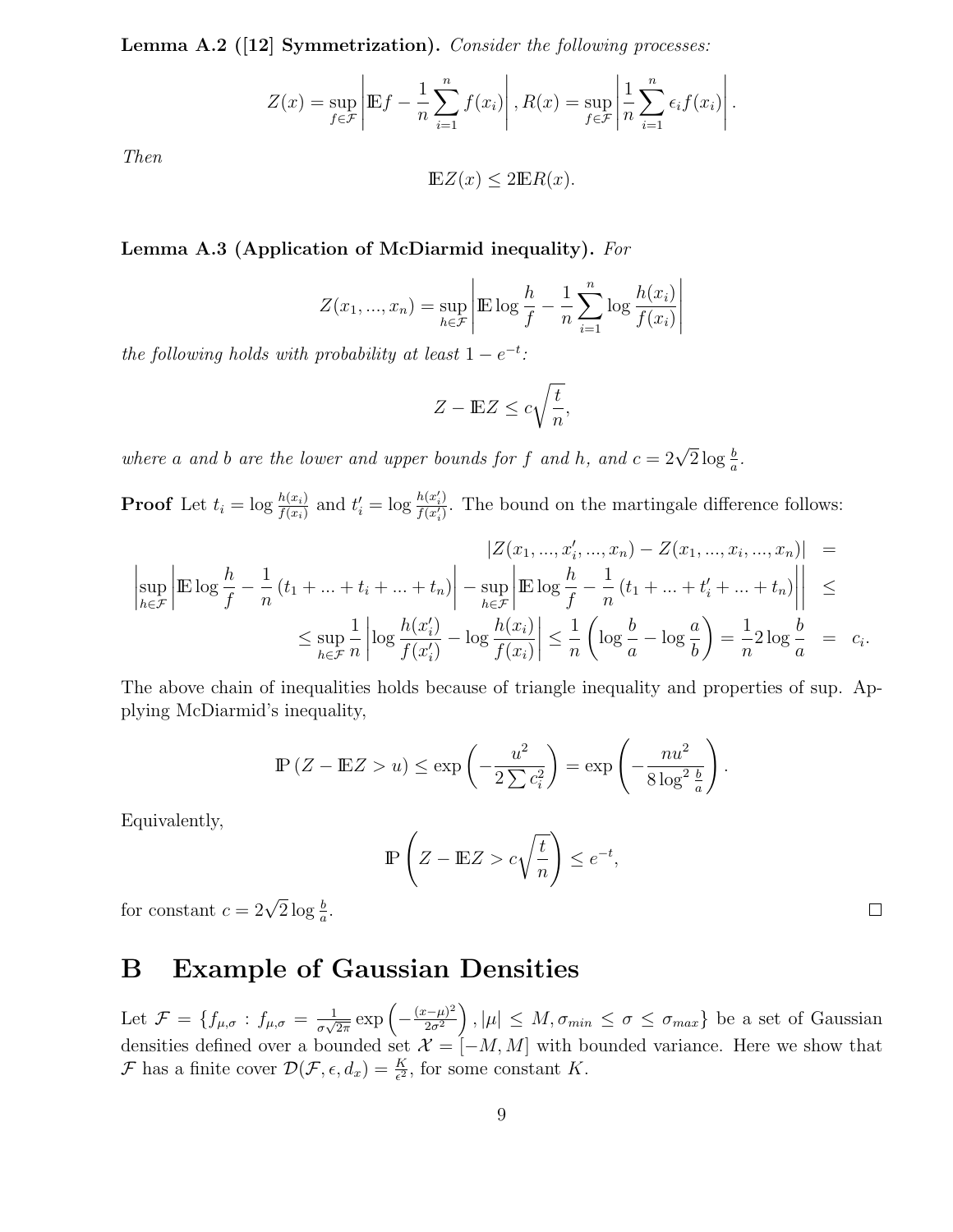Define

$$
\mathcal{F}_{\mu} = \{f_{\mu,\sigma} : f_{\mu,\sigma} \in \mathcal{F}, \mu \in \{-M + k\epsilon_{\mu} : k = 0, ..., 2M/\epsilon_{\mu}\}\}\
$$

and

$$
\mathcal{F}_{\mu,\sigma} = \{f_{\mu,\sigma} : f_{\mu,\sigma} \in \mathcal{F}_{\mu}, \sigma \in \{\sigma_{min} + k\epsilon_{\sigma} : k = 0, ..., (\sigma_{max} - \sigma_{min})/\epsilon_{\sigma}\} \}.
$$

Thus,  $\mathcal{F}_{\mu,\sigma} \subset \mathcal{F}_{\mu} \subset \mathcal{F}$ . We claim that  $\mathcal{F}_{\mu,\sigma}$  is finite  $\epsilon$ -cover for  $\mathcal F$  with respect to the  $d_x$  norm (on the data). For any  $f_{\mu,\sigma} \in \mathcal{F}$ , first choose a function  $f_{\mu',\sigma} \in \mathcal{F}_{\mu}$  so that  $|\mu - \mu'| \leq \epsilon_{\mu}$ . Note that functions  $f \in \mathcal{F}$  are all Lipschitz because  $\sigma$  is bounded. In fact, largest derivative of  $f = \frac{1}{\sigma \sqrt{2}}$  $\frac{1}{2\pi} \exp\left(-\frac{x^2}{2\sigma^2}\right)$  $2\sigma^2$ ) is at  $-\sigma$  and is equal to  $\frac{1}{\sqrt{2\pi e \sigma^2}}$ . Then

$$
|f_{\mu,\sigma}(x) - f_{\mu',\sigma}(x)| \le \frac{1}{\sqrt{2\pi e}\sigma^2} |\mu - \mu'| \le \frac{\epsilon_\mu}{\sqrt{2\pi e}\sigma_{\min}^2}.
$$

Furthermore, any  $f_{\mu',\sigma} \in \mathcal{F}_{\mu}$  can be approximated by  $f_{\mu',\sigma'} \in \mathcal{F}_{\mu,\sigma}$  such that  $|\sigma - \sigma'| \leq \epsilon_{\sigma}$ . Then

$$
\forall x \in \mathcal{X} \ \ |f_{\mu',\sigma}(x) - f_{\mu',\sigma'}(x)| \le \frac{1}{\sqrt{2\pi}} \left|\frac{1}{\sigma} - \frac{1}{\sigma'}\right| \le \frac{1}{\sqrt{2\pi}} \frac{\epsilon_{\sigma}}{\sigma_{\min}^2}.
$$

Combining the two steps, any function in  $\mathcal F$  can be approximated by a function in  $\mathcal F$  with an error at most  $(\epsilon_{\mu} + \epsilon_{\sigma}) \frac{1}{\sigma_{min}^2 \sqrt{2\pi}}$ . The empirical distance

$$
d_x(f_{\mu,\sigma}, f_{\mu',\sigma'}) = \left(\frac{1}{n}\sum_{i=1}^n (f_{\mu,\sigma}(x) - f_{\mu',\sigma'}(x))^2)\right)^{\frac{1}{2}} \le \sup_x |f_{\mu,\sigma}(x) - f_{\mu',\sigma'}(x)|
$$
  

$$
\le (\epsilon_{\mu} + \epsilon_{\sigma})\frac{1}{\sigma_{\min}^2 \sqrt{2\pi}} = \epsilon.
$$

Choosing  $\epsilon_{\mu} = \epsilon_{\sigma} = \epsilon \frac{\sigma_{min}^2 \sqrt{\pi}}{\sqrt{2}}$  we get the size of the cover to be

$$
\mathcal{D}(\mathcal{F}, \epsilon, d_x) = card(\mathcal{F}_{\mu,\epsilon}) = \frac{2M}{\epsilon_{\mu}} \frac{(\sigma_{max} - \sigma_{min})}{\epsilon_{\sigma}} = \frac{4M(\sigma_{max} - \sigma_{min})}{\pi \sigma_{min}^4} \frac{1}{\epsilon^2} = \frac{K}{\epsilon^2}.
$$

## **References**

- [1] A.R. Barron. Universal approximation bounds for superpositions of a sigmoidal function. *IEEE Transaction on Information Theory*, 39(3):930–945, May 1993.
- [2] A.R. Barron. Approximation and estimation bounds for artificial neural networks. *Machine Learning*, 14:115–133, 1994.
- [3] L. Birg´e and P. Massart. Rates of convergence for minimum contrast estimators. *Probability Theory and Related Fields*, 97:113–150, 1993.
- [4] L.K. Jones. A simple lemma on greedy approximation in Hilbert space and convergence rates for Projection Pursuit Regression and neural network training. *The Annals of Statistics*, 20(1):608–613, March 1992.
- [5] M. Ledoux and M. Talagrand. *Probability in Banach Spaces.* Springer-Verlag, New York, 1991.